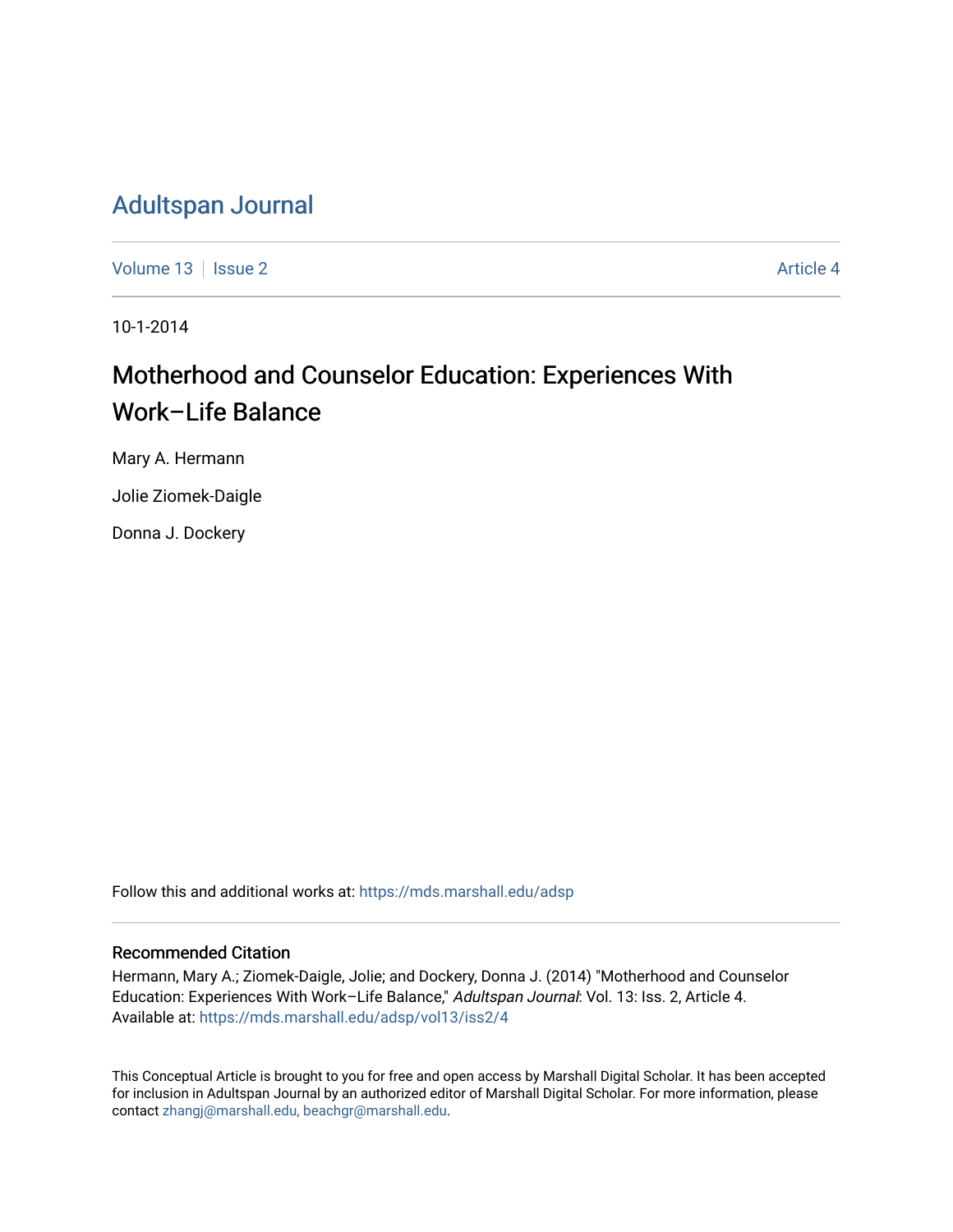# **Motherhood and Counselor Education: Experiences With Work–Life Balance**

# **Mary A. Hermann, Jolie Ziomek-Daigle, and Donna J. Dockery**

*Female professors with children continue to experience institutional and cultural barriers in academia. This article situates the experiences of counselor educator mothers in the context of current trends in academia and research related to mothers in the workforce.* 

*Keywords:* counselor educators, working mothers, mothers in academia, work–life balance, career

Women have advocated for workplace equality for more than 50 years (Spar, 2012), yet they are still experiencing institutional and cultural barriers in academia (Hurtado, Eagan, Pryor, Whang, & Tran, 2012; Wolf-Wendel & Ward, 2006). A decade ago, Mason and Goulden (2002) found that although the number of women with doctoral degrees had increased significantly, the percentage of women among tenured faculty was approximately the same as it was in 1975. Mason and Goulden's findings also revealed that the gap in salary between men and women was larger than it was in the early 1970s. Williams and Segal (2003) determined that motherhood accounted for a significant portion of the wage gap between men and women, concluding that the "maternal wall" (p. 77) was more detrimental than the glass ceiling. Current research seems to indicate that not much has changed in the past decade and the existing culture in academia is creating additional challenges for working mothers. Research is also beginning to address how counselor educator mothers manage the challenges of academia (Hill, 2004; Trepal & Stinchfield, 2012). This article situates the experiences of counselor educator mothers in the context of current trends in academia and research related to mothers in the workforce.

*Mary A. Hermann and Donna J. Dockery, Department of Counselor Education, Virginia Commonwealth University; Jolie Ziomek-Daigle, Department of Counseling and Human Development Services, University of Georgia. The authors thank Noelle Collier, Christine Ebrahim, Kristi Gibbs, and Marie Shoffner for their contributions to this article. Correspondence concerning this article should be addressed to Mary A. Hermann, Department of Counselor Education, Virginia Commonwealth University, 1015 West Main Street, Box 842020, Richmond, VA 23284 (e-mail: mahermann@vcu.edu).*

*© 2014 by the American Counseling Association. All rights reserved.*

**ADULTSPAN***Journal October 2014 Vol. 13 No. 2* **109**

Published by Marshall Digital Scholar, 2014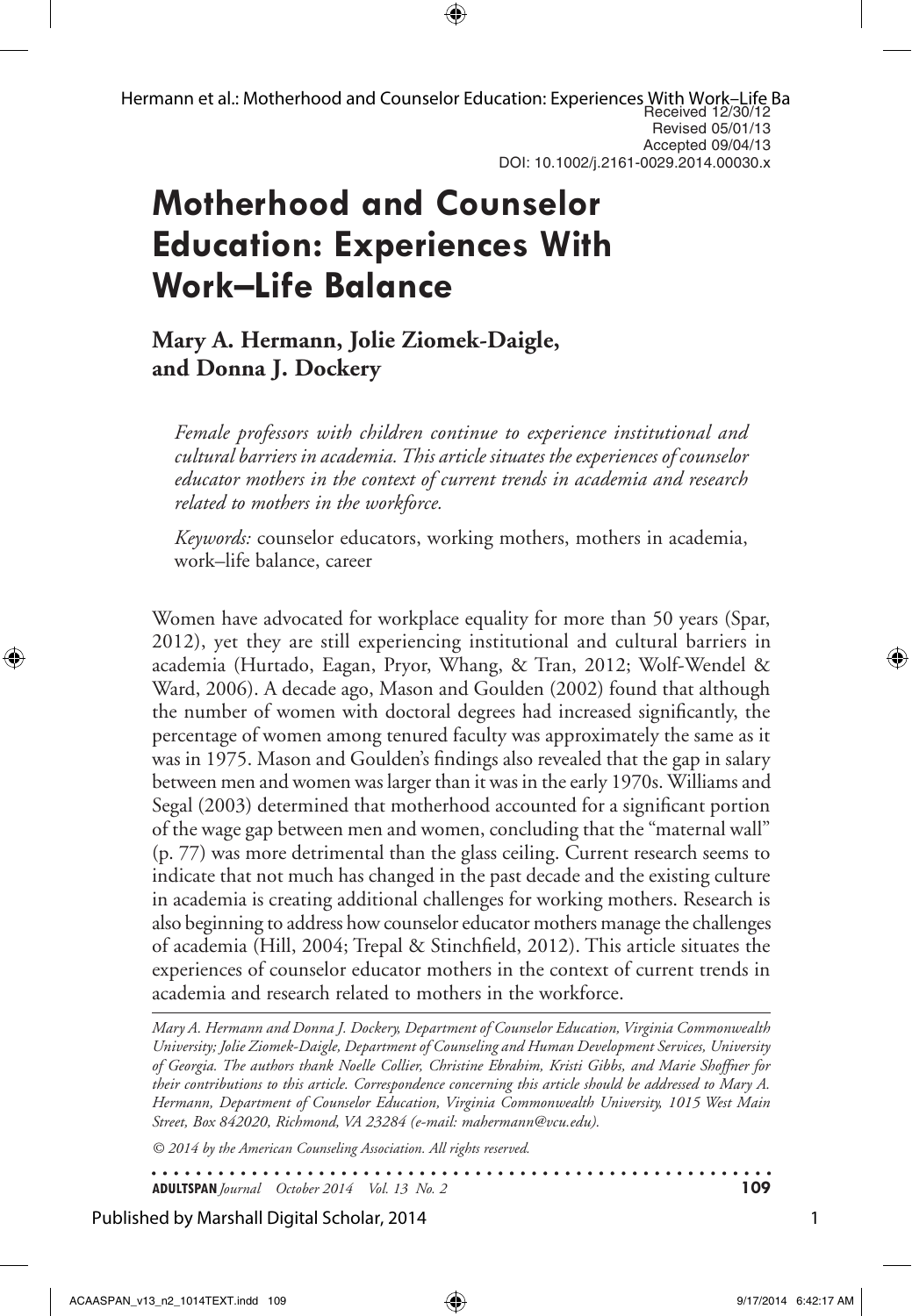During the past few years, professors have experienced increased workloads as a result of budget cuts (Hurtado et al., 2012). Doing more work with fewer resources is a common experience for academics in the recovering economy. Simultaneously, scholarship expectations have increased (Hurtado et al., 2012; Philipsen & Bostic, 2010). To be successful, women must meet these growing expectations while navigating discrimination (Hurtado et al., 2012; Ward & Wolf-Wendel, 2004), the "second shift" (expectations for housework and childcare after completion of the first shift of work outside of the home; Halpern, 2008; Hochschild, 2012; Ward & Wolf-Wendel, 2004), the clash between the biological clock and the tenure clock (Philipsen & Bostic, 2010; Ward & Wolf-Wendel, 2004), and the competing interests of academia and motherhood (Halpern, 2008, Philipsen & Bostic, 2010, Ward & Wolf-Wendel, 2004).

Motherhood has a particularly detrimental effect on women in the academy (Wolf-Wendel & Ward, 2006). Women with children do not progress into tenuretrack positions at the same rate as men (Morrison, Rudd, & Nerad, 2011; Williams, 2005), and tenure-track women with young children do not earn tenure as often as do men (Mason & Goulden, 2004). Although academics of both genders have difficulties achieving a work–life balance, women with children struggle more with this balance against the backdrop of institutional and cultural inequities (Hurtado et al., 2012; Philipsen, 2008; Philipsen & Bostic, 2010).

As a preliminary investigation of counselor educator mothers' experiences, a panel discussion on counselor educator mothers' work–life balance was facilitated recently at a professional counseling conference. The five counselor educator mothers who participated in the panel identified as either assistant or associate professors and were employed at various universities. The women on the panel and the session attendees reiterated the many challenges of balancing family obligations with the demands of a career in counselor education. Themes from the panel discussion support findings from studies that have documented these challenges for women in academia (Halpern, 2008; Hill, 2004; Hurtado et al., 2012; Mason & Goulden, 2002, 2004; Philipsen, 2008; Philipsen & Bostic, 2010; Stinchfield & Trepal, 2010; Trepal & Stinchfield, 2012; Ward & Wolf-Wendel, 2004; Williams, 2005).

## **Increasing Workloads**

Professors of both genders experience stress and struggle with work–life balance because of increasing workloads and the resulting lack of personal and family time (Hurtado et al., 2012). The majority of female academics still report being largely responsible for childcare (Rhoads & Rhoads, 2012; Ward & Wolf-Wendel, 2004) and the second shift (Stinchfield & Trepal, 2010; Ward & Wolf-Wendel, 2004); thus, the increasing workload in the academy is exacerbating women's struggle as they attempt to balance work and life responsibilities. This challenge is not unique to working women in academia.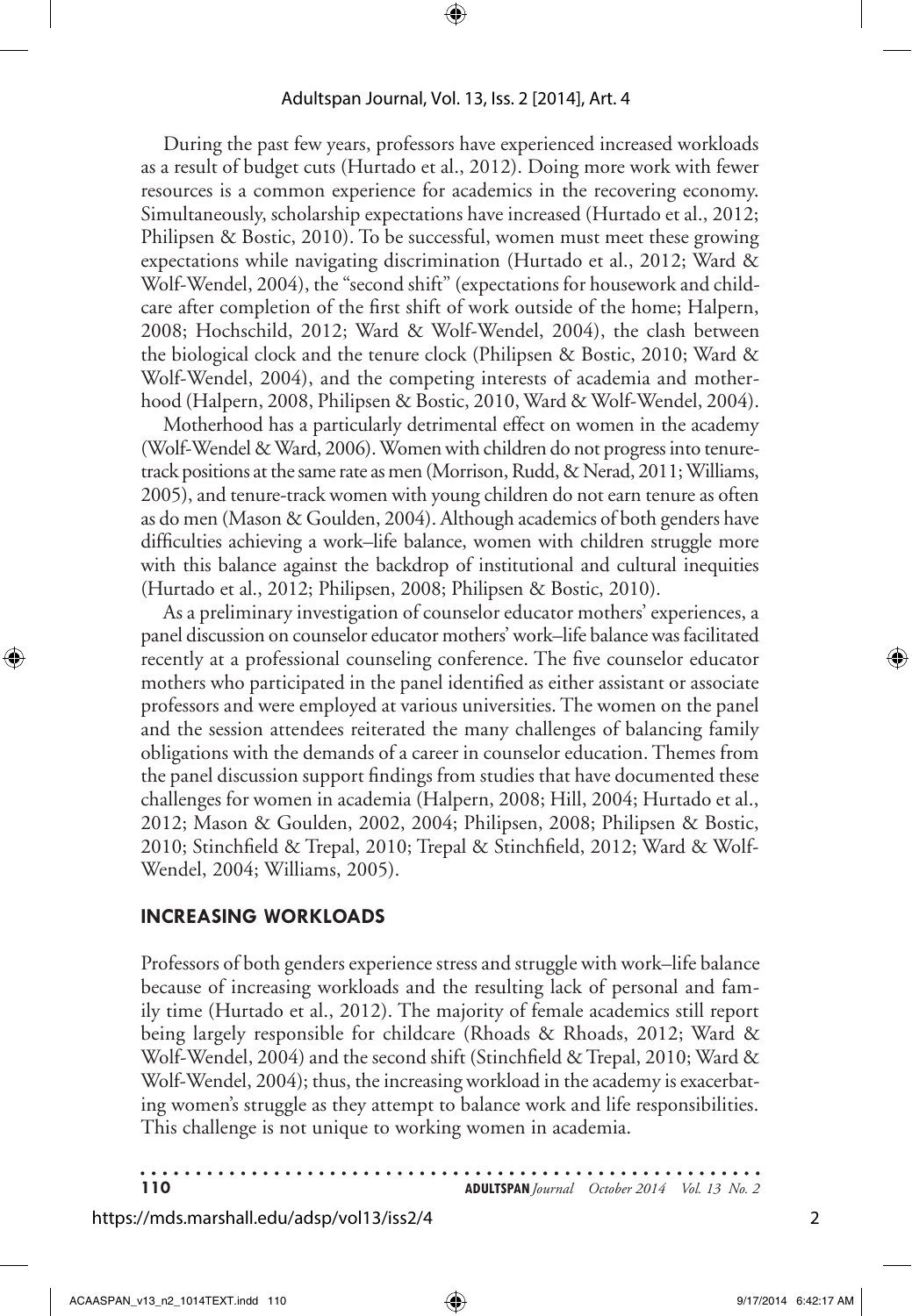Academia mirrors larger American workforce trends. Slaughter (2012) referred to the prevalence of an American work culture she termed *time macho*—a culture characterized by the constant quest to work harder and log more hours in the office (p. 94). Hewlett (2002) documented the same phenomenon for highachieving professionals, including women in academia. From the mid-1990s to 2002, the women in Hewlett's study reported increasing their workweek by 10 to 20 hours. Four years later, Hewlett and Luce (2006) concluded that the 40-hour workweek was no longer the norm for many professions and the majority of workers in careers such as business, law, and academia worked at least 70 hours per week.

The panelists discussed the theme of extreme hours being necessary for success in academia. Participants also reiterated that the academic workload has increased in the last decade. Not only did they report the challenge of finding work–life balance in careers that demand extreme hours, they also identified a unique aspect of academic work: a second level of balancing as professors seek to meet teaching, scholarship, and service expectations. Given teaching and service responsibilities, panelists agreed that finding time for the scholarship component of the equation was difficult. Yet, scholarship weighs heavily in the tenure process, and scholarship expectations continue to increase.

### **Increasing Tenure Demands**

Philipsen and Bostic (2010) addressed the increased tenure expectations with no corresponding increase in the time frame with which to achieve tenure. The lack of clear expectations related to achieving tenure intensifies this challenge (Hurtado et al., 2012; Philipsen & Bostic, 2010). The ambiguity surrounding the requirements for promotion is a significant cause of stress among female professors (Ward & Wolf-Wendel, 2004). Philipsen (2008) highlighted this common challenge for early career faculty through the comment of one participant: "The academy is remiss at providing clear expectations and as long as faculty don't know exactly what it takes to succeed, they are doomed to try to do as much as they possibly can" (p. 20).

The publish-or-perish environment in academia is particularly acute in the pretenure years (Ward & Wolf-Wendel, 2004)—years that often overlap with prime childbearing years (Halpern, 2008; Philipsen & Bostic, 2010). The necessity of avoiding gaps in scholarship during pretenure years is a challenge for women who want children (Ward & Wolf-Wendel, 2004). Other activities involved in the pursuit of tenure also conflict with the consuming responsibilities involved in caring for children (Ward & Wolf-Wendel, 2004). Accordingly, academic women face the unique struggle of simultaneously responding to their biological clock and their tenure clock (Philipsen, 2008, Ward & Wolf-Wendel, 2004).

The tenure clock was built on a male model of having a wife at home while the husband works to make tenure (Philipsen & Bostic, 2010). The reality of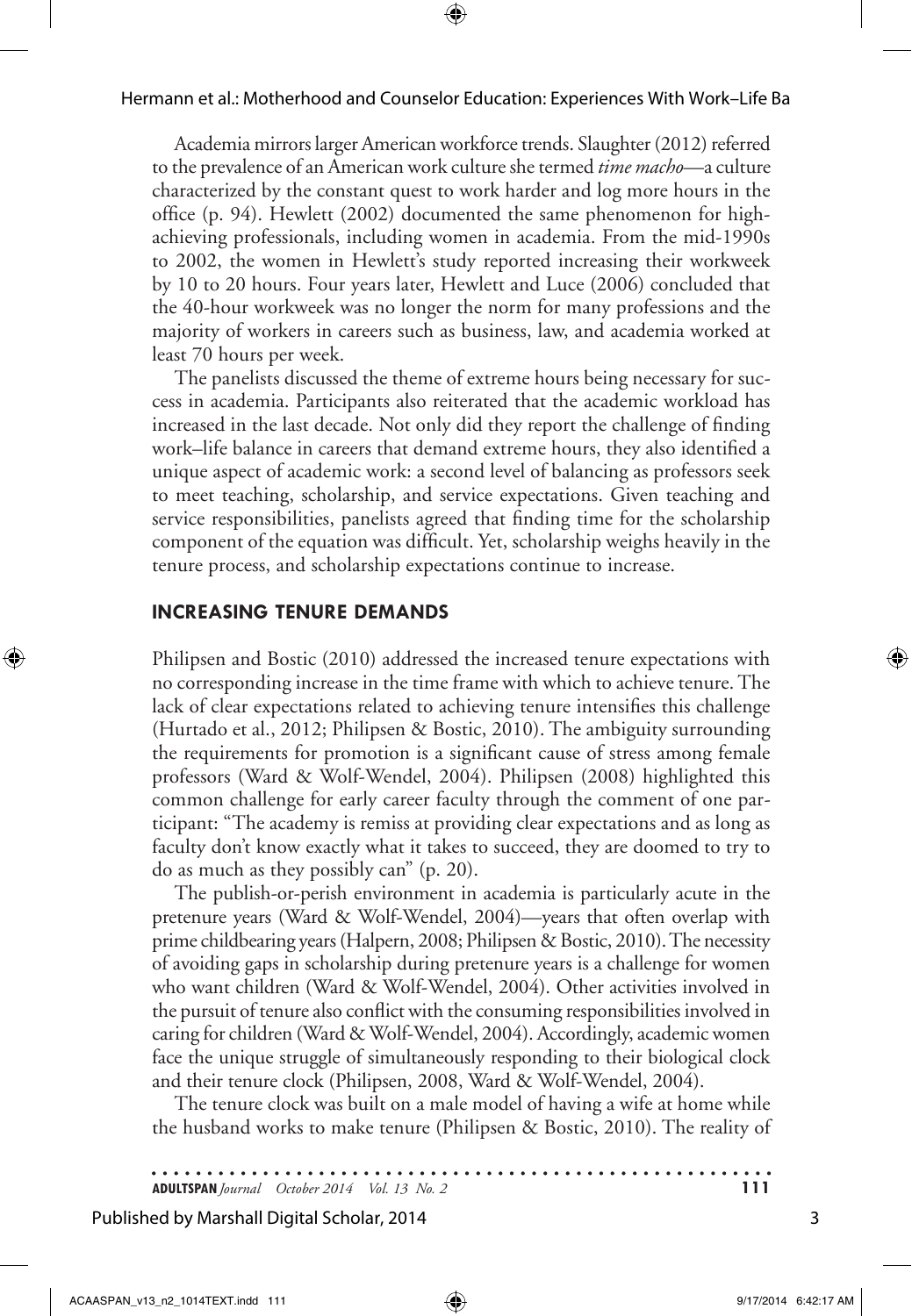the higher education culture is that faculty members of both genders have substantial responsibilities in their personal lives but are still expected to function as if they have a stay-at-home partner who can provide childcare and household management (Halpern, 2008; Mason & Goulden, 2004; Philipsen & Bostic, 2010). This negatively affects women, who are often responsible for the second shift (Halpern, 2008).

### **Balancing Family Responsibilities**

Female faculty members are still performing more than 50% of household duties (Mason & Goulden, 2004; Philipsen & Bostic, 2010; Ward & Wolf-Wendel, 2004), and female tenure-track professors provide more childcare than their male counterparts (Rhoads & Rhoads, 2012; Ward & Wolf-Wendel, 2004). In one study, the majority of academic women reported that their husbands were supportive of their professional work but were of little assistance with the second shift (Ward & Wolf-Wendel, 2004). Stinchfield and Trepal (2010) extended this finding to counselor educator mothers, who also reported being predominantly responsible for childcare and household management. Ward and Wolf-Wendel (2004) described the implications of the second shift; they found that academic mothers "shoulder the primary responsibility for anticipating the needs of their children, a task which can be psychologically and physically consuming" (pp. 246–247). The expansive nature of parenting and household management can be a substantial source of female academics' personal and marital stress (Ward & Wolf-Wendel, 2004).

Academic mothers struggle with never having enough hours in the day as they face a workload that never ends (Ward & Wolf-Wendel, 2004). Panelists echoed this challenge. Although the panelists enjoyed the flexible schedule that academia provides, the flexible schedule is often offset by the fact that academics can never truly leave the office behind. Panelists reiterated the finding in the literature that the nature of academic work is unending and inescapable (Philipsen & Bostic, 2010; Trepal & Stinchfield, 2012; Ward & Wolf-Wendel, 2004).

Many of the panelists had young children and expressed hope that balance would be easier to achieve when their children were older. The discussion with participants that emerged from these comments indicated that although maternal responsibilities changed as children grew older, motherhood is time intensive with older children also. These comments reflected Stinchfield and Trepal's (2010) finding that the age of counselor educator women's children did not significantly affect work–life balance.

In Philipsen's (2008) study of faculty women, one professor compared the early feminist writers' experiences with her current experiences and found that no cultural or institutional changes had been implemented to make balancing work and motherhood easier. Female faculty are left to find a balance that works for them (Ward & Wolf-Wendel, 2004). In their attempt to success-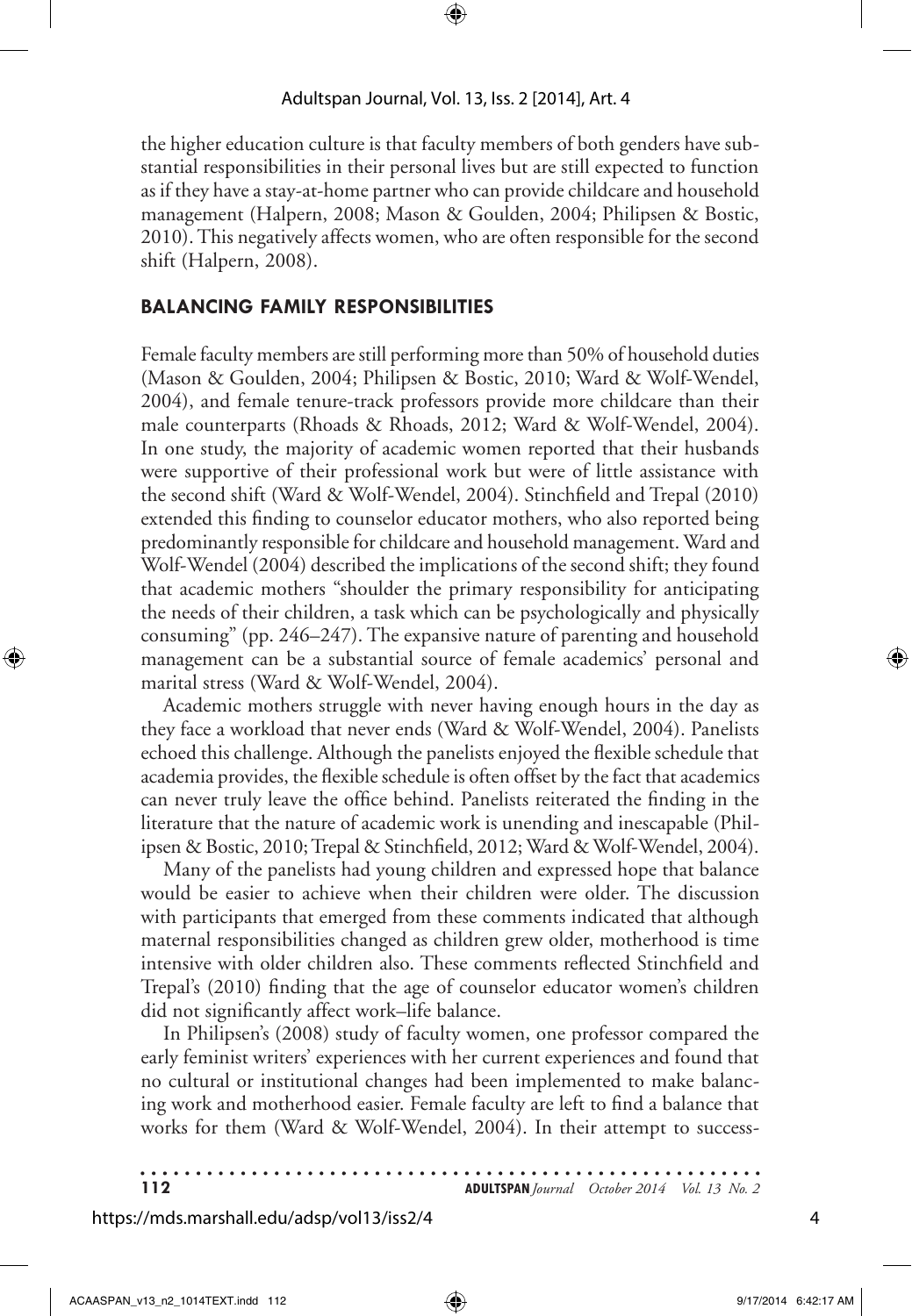#### Hermann et al.: Motherhood and Counselor Education: Experiences With Work–Life Ba

fully balance work and family, female professors sacrifice hobbies, exercise, and relationships (Philipsen & Bostic, 2010). Panelists' comments supported these findings, and they discussed the challenge reported in the literature of not having time for the self-care activities that support mental and physical wellness (Ward & Wolf-Wendel, 2004). Some participants noted that they did not get enough sleep. Ward and Wolf-Wendel (2004) found that mothers in the academy often feel guilty about expressing the need for self-care activities, which complicates this issue.

The guilt theme is a prevalent feature in the literature; female professors report feeling guilty about spending time with their children when they feel they should be working and about working when they want to be spending time with their children (Ward & Wolf-Wendel, 2004). Additionally, the sense that job performance and motherhood expectations are not being met satisfactorily is a significant source of stress (Culross, Choate, Erwin, & Yu, 2008; Philipsen & Bostic, 2010). This stress can either be exacerbated or mediated by how much women buy into unrealistic standards in their lives, including what Hewlett and Luce (2006) described as "an increasingly extreme parenting model" (p. 59).

#### **Increasing Societal Expectations Related to Motherhood**

Panelists reflected on their ways of navigating current parenting practices. Cultural shifts since the 1980s have elevated the expectations related to motherhood in U.S. culture (Gillespie & Temple, 2011; Howe & Strauss, 2000). Gillespie and Temple (2011) surveyed 900 mothers and concluded that motherhood has somehow become a "competitive sport" (p. 4). The May 21, 2012, cover of *Time*  magazine reflected this trend with its cover story of a woman breast-feeding her 3-year-old son with the caption "Are you mom enough?" How much women buy into cultural competitiveness seems to have a significant effect on working mothers' work–life balance (Warner, 2005).

Commenting on women's current cultural experiences, Spar (2012) described the "double whammy of impossible expectations—the old-fashioned ones (to be good mothers and wives, impeccable housekeepers, and blushing brides) and those wrought more recently (to be athletic, strong, sexually versatile, and wholly independent)" (para. 4). Spar expressed particular concern that women buy into these cultural expectations, attempt to meet these expectations without any assistance, and then regularly criticize themselves for not meeting these impossible standards. With ubiquitous images of superwomen and ideal mothers, working mothers believe that they, too, must do everything with exact perfection and not ask for help (Culross et al., 2008). It is common for working mothers to experience stress, guilt, and exhaustion, especially when they try to live up to unrealistic standards in the various areas of their lives (Culross et al., 2008).

**ADULTSPAN***Journal October 2014 Vol. 13 No. 2* **113**

Published by Marshall Digital Scholar, 2014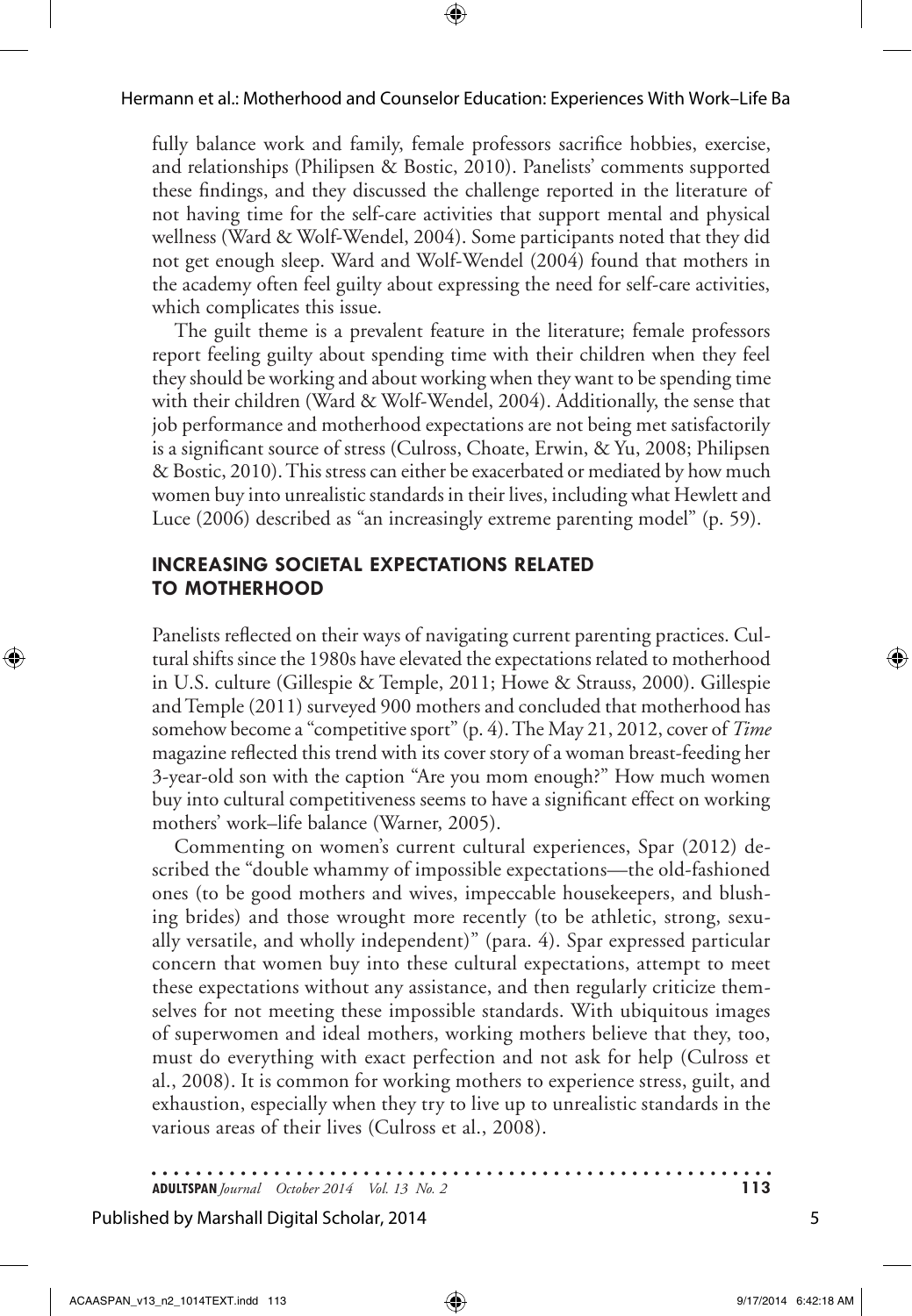Gillespie and Temple (2011) reported that perfectionism was the factor that most inhibited a comfortable work–life balance for working mothers. Perfectionism was found to be more detrimental than long work hours, inflexible bosses, and a lack of help with housework. Gillespie and Temple characterized their participants into two groups: the "never enoughs" and the "good enoughs" (p. 10). A constant desire to be the best at everything was a theme in the surveys of the never enoughs. Participants in the other group, who just wanted to be good enough and happy at home and at work, were more satisfied with all aspects of their lives.

Gillespie and Temple (2011) found that mothers are happier if they carefully identify life tasks that are worthy of a high standard of performance. Ward and Wolf-Wendel (2004) echoed these sentiments and reported that female faculty members coped with their multiple roles by realizing that they were not going to be able to perform all tasks as well as they might have if they had fewer roles. These researchers described how women coped with time and energy constraints by recognizing that they were not going to be able "to be the best all the time" and learning to be "content with being 'good enough'" (Ward & Wolf-Wendel, 2004, p. 250).

Learning to accept being good enough can be difficult for academics who have been high achievers throughout their lives (Ward & Wolf-Wendel, 2004). Some participants in the Ward and Wolf-Wendel (2004) study "described compromising on the types of venues in which they were going to publish, the overall level of scholarship they were going to produce, and ultimately the level of 'fame and fortune' that they were going to achieve" (p. 250). Other study participants spent less time and energy on teaching and service to achieve the levels of scholarship they needed for promotion. Similarly, Trepal and Stinchfield (2012) found that counselor educator women with children lowered the expectations they held for themselves in terms of superstardom. They noted that balancing motherhood and academia was not conducive to excelling in the profession.

Given institutional and cultural barriers, the concept of having it all—a full, healthy life with a career and children—remains an issue for women in academia. Slaughter (2012) concluded that women can have it all and can have it all at the same time, but not under the current structures in place in American society. In reality, the current structure of academia seems to inhibit women's quest to have it all, as evidenced by the finding that women on the tenure track are less likely to have children than are men (Philipsen & Bostic, 2010). Mason and Goulden (2002) reported that only 62% of tenured female faculty in the humanities and social sciences had children. And, although Morrison et al. (2011) found that parenting does not negatively affect women's pursuit of tenure once a woman is in a tenure track job, Mason and Goulden (2002) used a more complex analysis and determined that women who had babies early in their career (within 5 years of earning their doctorate) did not achieve tenure at the same rate as did men or other women. Women who had babies later in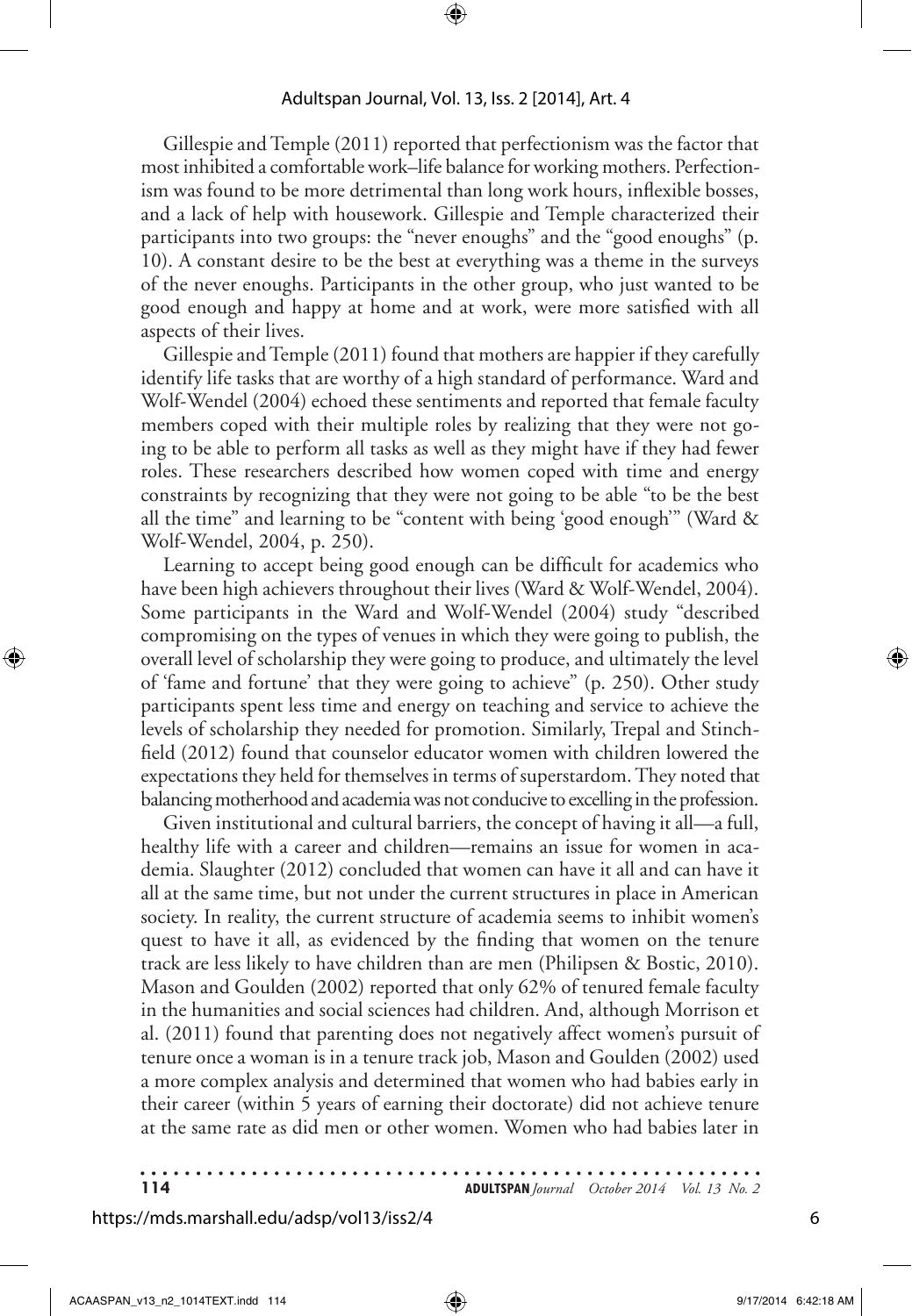#### Hermann et al.: Motherhood and Counselor Education: Experiences With Work–Life Ba

their career had approximately the same rate of tenure as women who did not have children. Yet, women who had babies later tended to have only one child.

#### **Gender Discrimination**

Having only one child or opting to have no children seems to be related to structures in place in academia and may also be partially related to the discrimination that mothers in the academy experience. Hurtado et al. (2012) found that female professors reported experiencing discrimination twice as often as did men. An example of this discrimination documented in the literature is Williams's (2005) conclusion that women are assigned more service tasks in academia—tasks that take time away from the pursuit of a research agenda and are not viewed as favorably in the tenure process.

The discrimination theme emerged from the panelists also. Panelists provided examples including discriminatory comments by colleagues and bosses illuminating the different standard for men and women with children in academia. One panelist observed that her male counterpart was praised for bringing his child to the office, whereas a woman would be criticized for the same action. Other panelists talked about the uneasiness of being pregnant and not tenured. Participants on the panel also reported colleagues' and supervisors' negative views on parental leave. This experience is highlighted in the literature also. Even if policies such as parental leave are in place, stopping the tenure clock leads some promotion and tenure committees to assume that a woman has had an extra year to do scholarship and therefore judge a woman's portfolio accordingly (Philipsen & Bostic, 2010).

Not all panelists experienced discrimination, although feedback from the panel was somewhat mixed in terms of the level of support received from colleagues. Smaller academic units seemed to provide stable and more genuine support for the panel members, whereas panelists from larger academic units alluded to tones of gender-based discrimination. Only one panel member reported having a "family-friendly department." This varied experience is supported by the literature. The counselor educator participants in Trepal and Stinchfield's (2012) study reported experiences of discrimination, such as being offered less travel money and fewer paid overload opportunities compared with male colleagues. Yet other counselor educator mother participants in the study experienced support, including being able to bring their children to work and receiving mentoring from other mothers in the academy.

#### **Positive Experiences of Working Women**

Panelists also shared their positive experiences related to having children and a career in academia. The panel members reiterated themes in the literature, such as the flexibility and autonomy in academic careers that assist mothers as they

**ADULTSPAN***Journal October 2014 Vol. 13 No. 2* **115**

Published by Marshall Digital Scholar, 2014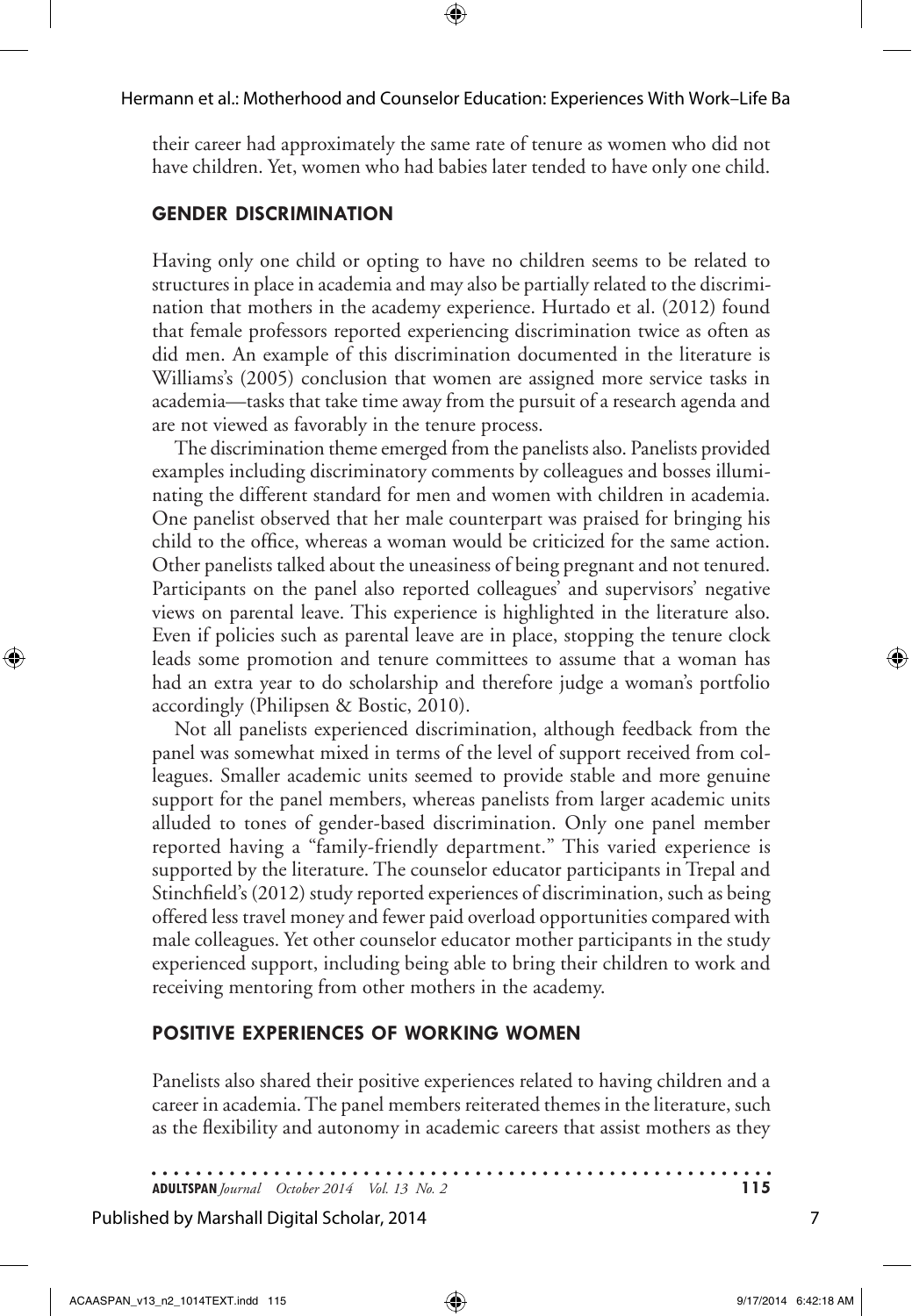seek to balance work and family (Ward & Wolf-Wendel, 2004). Another theme in the literature that the panel discussed was that having children can be helpful in creating a work–life balance by encouraging female faculty to have a life outside of work and by providing an incentive to establish priorities (Philipsen, 2008). Ruderman and Ohlott (2002) reported that children bring perspective and objectivity to work issues. Similarly, the academic mothers in the Ward and Wolf-Wendel (2004) study expressed that motherhood provided perspective when they were attempting to meet copious and somewhat ambiguous tenure expectations. Ward and Wolf-Wendel surmised that "benefits manifest themselves for academic women in two ways: buffering and an expanded frame of reference" (p. 253). Being able to move between the domains of work and home can give women "a sense of 'time out' which provided a temporary respite from the stress and tension of one sphere" (Ward & Wolf-Wendel, 2004, p. 253).

Multiple roles can provide numerous benefits for women, and women who are both mothers and career women report a greater sense of well-being than women with only one central life component (Culross et al., 2008; Hewlett, 2002). In the Ward and Wolf-Wendel (2004) study, women enjoyed being parents and contributing to their academic field, despite the role conflict that inherently exists between motherhood and tenure-track positions. Ward and Wolf-Wendel concluded that working mothers are more efficient with their time and maintain more realistic expectations.

# **Strategies to Support Work–Life Balance**

Panelists identified strategies they used to support their work–life balance. These ideas provide a preliminary response to Trepal and Stinchfield's (2012) recommendation that future research on female counselor educators' work–life balance include strategies for female counselor educators with children. The panelists' strategies also complement the existing research on women's work–life balance (Gillespie & Temple, 2011; Philipsen & Bostic, 2010; Ward & Wolf-Wendel, 2004).

Participants' strategies included maintaining an internal locus of control, setting priorities, upholding boundaries, managing time, and engaging in supportive relationships. Panelists held different views on the boundary between parenting and working. Some panelists preferred family time and work time to be separate domains, whereas other panelists allowed for more role integration. Each panel member reflected on the importance of having a supportive partner who is an active participant in helping to maintain work–life balance. Panelists also reported being intentional about controlling both internal and external messages about their worth as a faculty member by reassessing perfectionistic goals and ignoring or placing in perspective judgmental comments from family, colleagues, or strangers. These activities support Gillespie and Temple's (2011) recommendation that mothers develop an internal locus of control and let go of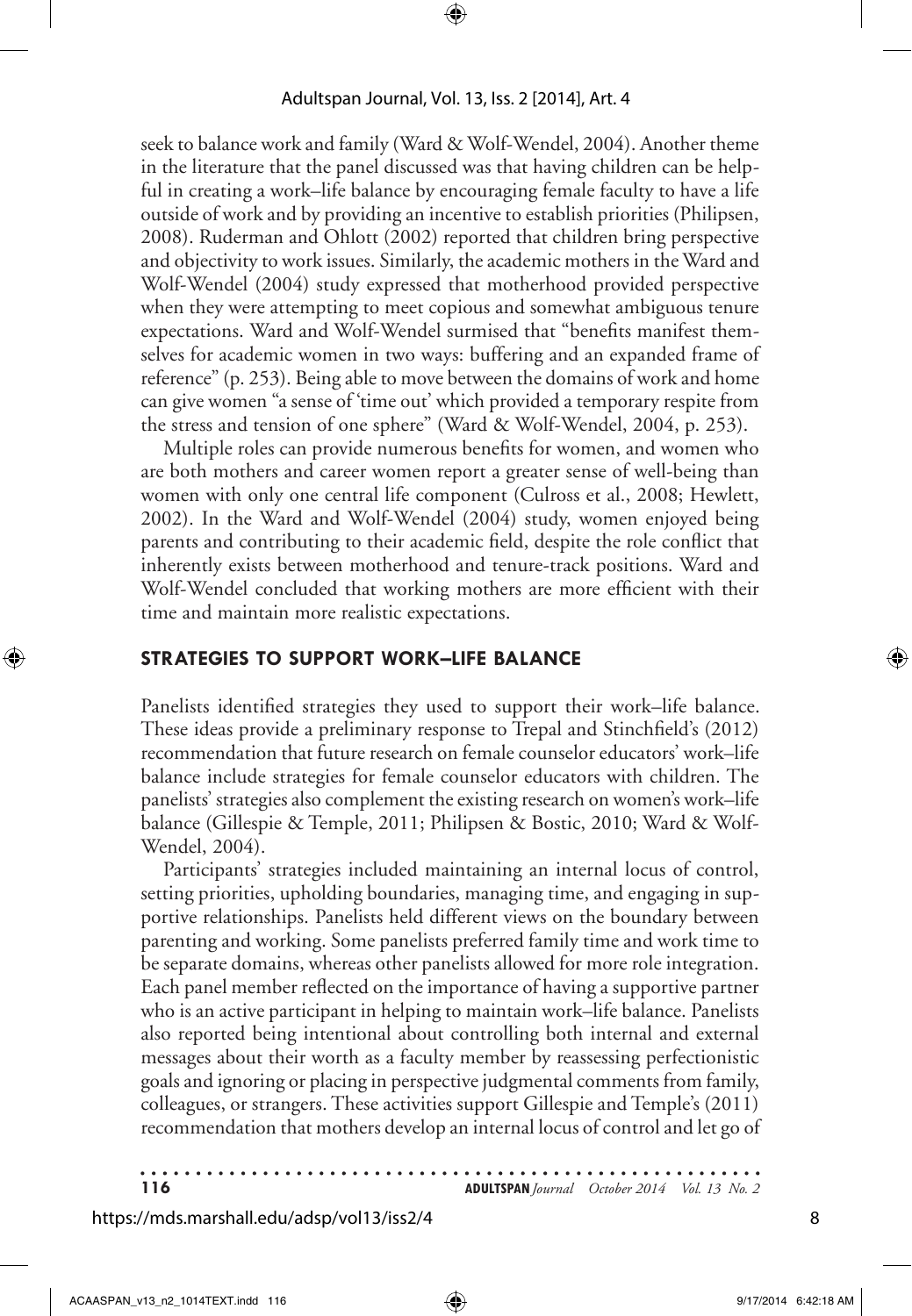unrelenting perfectionism, an inhibitor of work–life balance. One participant provided an example of her progress; although she would like to provide perfectly healthy meals each evening, she is learning to let go and allow for pizza night. Panelists also discussed the theme of decreasing superwoman tendencies by asking friends and family for help and hiring housekeepers and babysitters.

Panelists noted the importance of supportive relationships with university colleagues and social networks, such as women's and community groups. Panelists concluded that connecting with other women in the academy contributed to work–life balance by providing opportunities to observe women at different stages in their career and seeing the balance play out in diverse scenarios. Connecting to women across campus also increased networking opportunities, helped with the identification of resources (e.g., a good pediatrician), built social capital, increased feelings of confidence and power, and supported the navigation of the hurdles of promotion and tenure. Finally, networks of support in venues unassociated with academia, such as places of worship, moms' groups, community groups, and other friendships, also were discussed as instrumental in finding balance.

Members of the panel expressed the need to be role models and provide support for the next generation of female academics, counselor educators, and students. The panel members described the need for policies that promote rather than hinder work–life balance. Panelists reflected that changing and preferably ending archaic policies, such as tenure clocks, may be aspirational at their institutions; however, connecting with women across campus and through the counselor education field begins the process of creating a support system and identifiable network of those with shared needs and experiences. As an example, one panelist noted that childcare is often offered at "hard science" conferences so more women can remain engaged and successful in their careers. Panelists suggested that counselor educators can advocate for more childcare options at professional conferences to support women's scholarship and continuing education.

# **Conclusion**

Gender equity in the academy has not been achieved. Regardless of rank, men seem to find a work–life balance that is elusive to many female faculty, except at the late career level (Philipsen & Bostic, 2010). More academic women than men report extensive stress from experiences such as lack of personal time, the promotion process, childcare, children's challenges, elderly parent care, being part of a dual career couple, and discrimination (Hurtado et al., 2012). Increasing workloads, enhanced scholarship expectations, and elevated societal expectations surrounding motherhood are creating additional barriers for female professors.

Panel members confirmed preliminary research indicating that female counselor educators are experiencing these institutional and cultural barriers.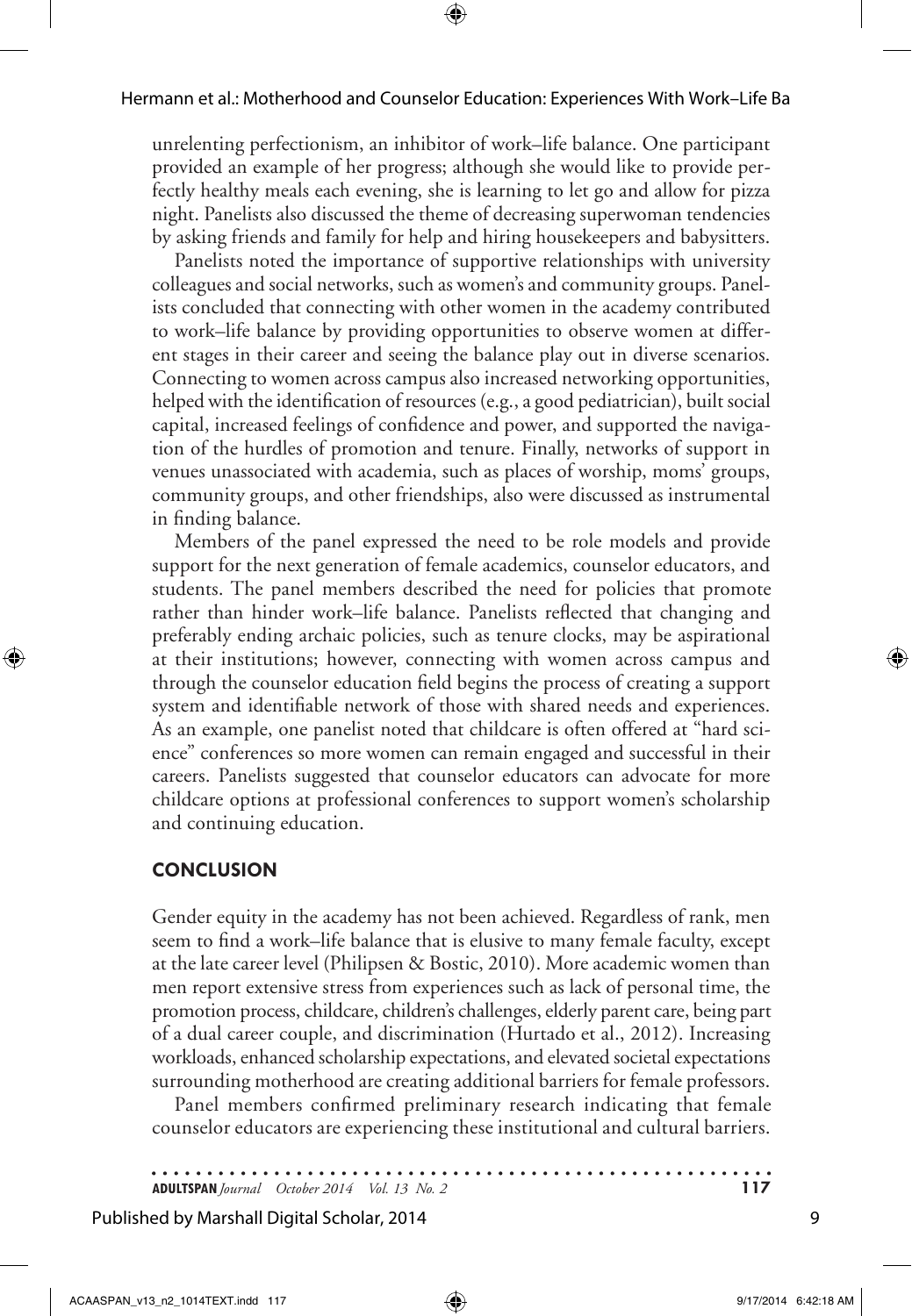Despite these barriers, counselor educator mothers are having some success in finding work–life balance. Strategies such as maintaining an internal locus of control, setting priorities, upholding boundaries, managing time, overcoming perfectionism, asking for help, engaging in supportive relationships, and connecting with other mothers within and outside of the academy resonated with all of the panelists. Individual preferences guided adherence to a work– life integration model or the clear demarcation of work and family activities. Faculty women can use the information presented in this article as they seek to find their unique strategies for capitalizing on the benefits of a career in academia and managing institutional and cultural barriers. Future research is needed to provide women with additional strategies for a successful work–life balance in academia.

Members of the panel concluded that there is a need to provide safe venues to discuss institutional and cultural barriers in academia and corresponding advocacy initiatives. Given their training to promote social justice and wellness and the influence they have through their students, clients, and colleagues, counselor educators are well positioned to help change university systems and modify cultural trends inhibiting women's success. Through these advocacy activities, counselor educators will promote gender equity and play an invaluable role in breaking down the maternal wall in academia and beyond.

#### **References**

- Culross, R. R., Choate, L. A., Erwin, M. J., & Yu, J. (2008). Finding life balance for women at work. In L. H. Choate (Ed.), *Girls' and women's wellness* (pp. 143–168). Alexandria, VA: American Counseling Association.
- Gillespie, B. B., & Temple, H. S. (2011). *Good enough is the new perfect: Finding happiness and success in modern motherhood.* Don Mills, Ontario, Canada: Harlequin.
- Halpern, D. E. (2008). Nurturing careers in psychology: Combining work and family. *Educational Psychology Review, 20,* 57–64.
- Hewlett, S. A. (2002). Executive women and the myth of having it all. *Harvard Business Review, 80,* 66–73*.*
- Hewlett, S. A., & Luce, C. B. (2006). Extreme jobs: The dangerous allure of the 70-hour workweek. *Harvard Business Review, 84,* 49–59*.*
- Hill, N. R. (2004). The challenges experienced by pretenured faculty members in counselor education: A wellness perspective. *Counselor Education and Supervision, 44,* 135–146.
- Hochschild, A. (2012). *The second shift: Working families and the revolution at home.* New York, NY: Penguin Books.

Howe, N., & Strauss, W. (2000). *Millennials rising: The next great generation.* New York, NY: Vintage Books.

- Hurtado, S., Eagan, K., Pryor, J. H., Whang, H., & Tran, S. (2012). *Undergraduate teaching faculty: The 2010–2011 HERI Faculty Survey.* Los Angeles, CA: Higher Education Research Institute, UCLA.
- Mason, M. A., & Goulden, M. (2002). Do babies matter: The effect of family formation on the lifelong careers of academic men and women. *Academe, 88,* 21–27.
- Mason, M. A., & Goulden, M. (2004). Marriage and baby blues: Redefining gender equity in the academy. *Annals of the American Academy of Political and Social Science, 596,* 86–103.
- Morrison, E., Rudd, E., & Nerad, M. (2011). Onto, up, off the academic faculty ladder: The gendered effects of family on career transitions for a cohort of social science Ph.D.s. *The Review of Higher Education, 34,* 525–553.
- Philipsen, M. I. (2008). *Challenges of the faculty career for women: Success and sacrifice.* San Francisco, CA: Jossey-Bass.
- Philipsen, M. I., & Bostic, T. B. (2010). *Helping faculty find work–life balance: The path toward family-friendly institutions*. San Francisco, CA: Jossey-Bass.

. . . . . . . . . . . . . . . . . . . . . . . . . . . . . . . **118 ADULTSPAN***Journal October 2014 Vol. 13 No. 2*